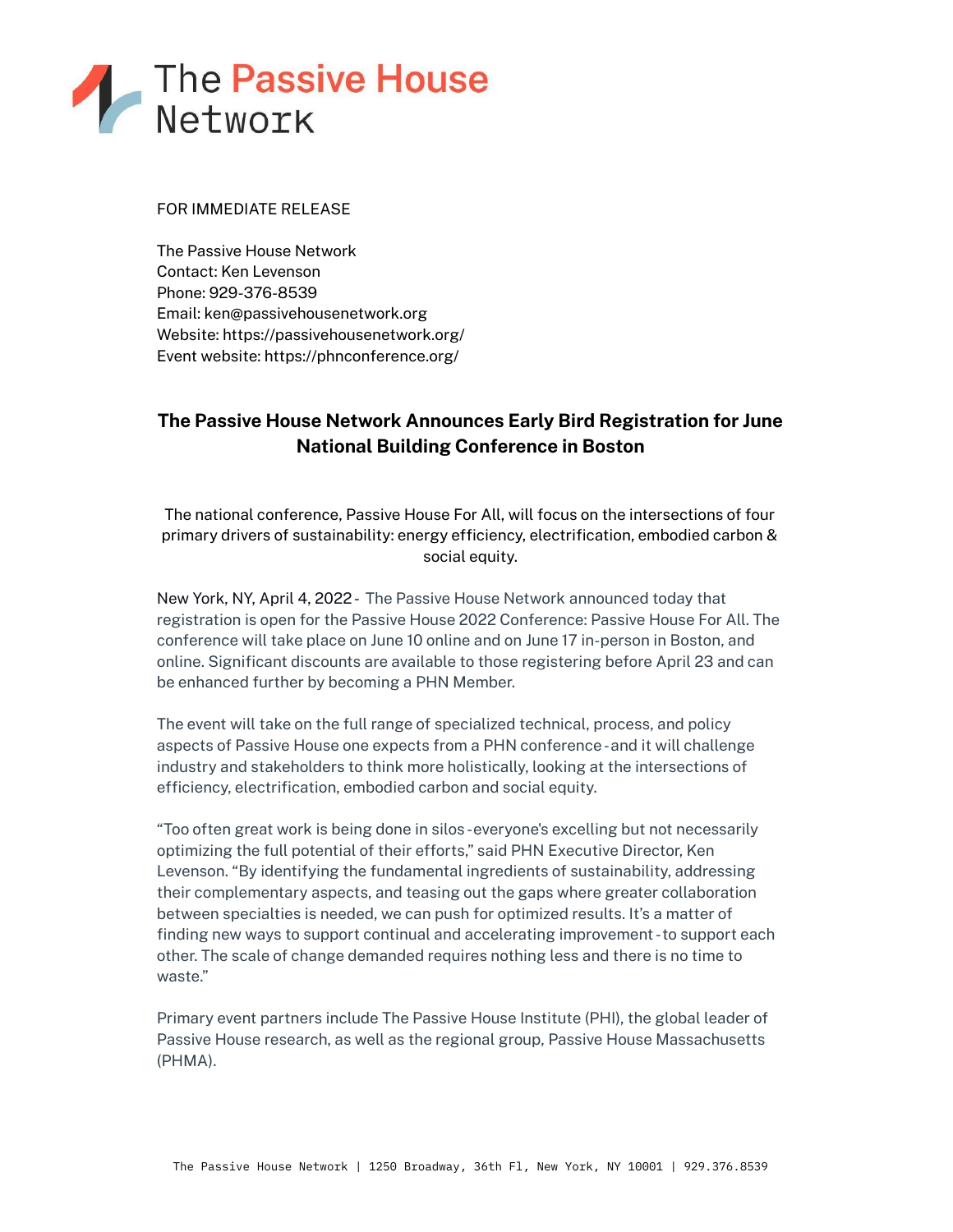In addition to core topic-specific sessions on June 10 and a series of interdisciplinary panel discussions on June 17, there will be deep-dive workshops on June 16, local Boston building tours on June 18 and several happy hour socials to meet and connect with fellow change-makers.

Find out more and register at <https://phnconference.org/>

# # #

#### About PHN:

The Passive House [Network](https://cts.businesswire.com/ct/CT?id=smartlink&url=https%3A%2F%2Fnaphnetwork.org%2F&esheet=52564910&newsitemid=20220119005325&lan=en-US&anchor=The+Passive+House+Network&index=5&md5=32009132f3b57f7c99948502f5e6481c) (PHN), formerly known as NAPHN, is a 501(c)3 that provides Passive House high-performance building education and resources to professionals across the U.S. that transform how they think and work with buildings. PHN provides professionals a complete skill set to reliably produce new and renovated buildings that use dramatically less energy for effective and affordable climate action. <https://naphnetwork.org/>

#### About PHI:

The Passive House [Institute](https://passivehouse.com/) (PHI) is an independent research institute that has played an especially crucial role in the development of the Passive House concept -the only internationally recognized, performance-based energy standard in construction. <https://passivehouse.com/>

## About PHMA:

Passive House [Massachusetts](https://phmass.org/) is a member-based, non-profit organization that focuses on education, training, outreach, and advocacy to accomplish its goals. PHMA regularly hosts meetings, trainings, tours, and other events related to Passive House design and construction and serves as a hub of knowledge for high-performance design in the state and region. <https://phmass.org/>

## About Passive House:

[Passive](https://naphnetwork.org/news/what-is-passive-house-2/) House is an international building standard and methodology, applicable to buildings of all kinds from office buildings to hospitals, new-build and renovations, that results in a dramatic drop in operational energy use, and more comfortable and healthy occupants-meant to aggressively mitigate our climate crisis while providing resilient adaptation.

The Passive House Standard was developed by the Passive House Institute (PHI), an independent scientific research organization, located in Darmstadt, Germany, and includes specific requirements for energy use and comfort of occupants. The Passive House Standard is being successfully applied to thousands of buildings and millions of square feet around the world, from Boston to Beijing.